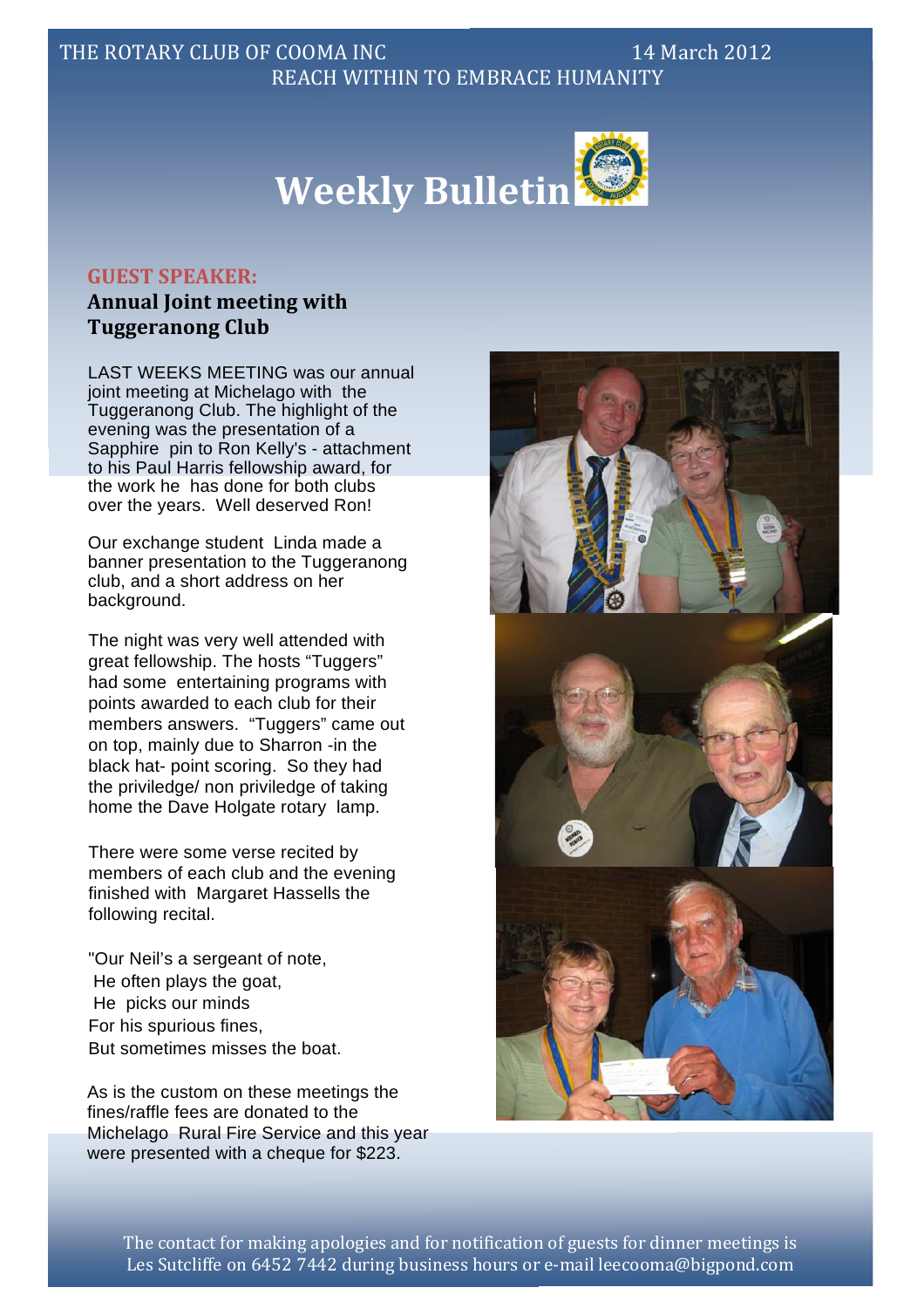## THE ROTARY CLUB OF COOMA INC 14 March 2012 REACH WITHIN TO EMBRACE HUMANITY

**WE MEET WEDNESDAYS 6:00PM FOR 6:30PM AT NAAZ INDIAN RESTAURANT, 161 SHARP STREET, COOMA**

# **Three Minuter**

**)**  No Three Minuter due to meeting at Micelago



## News

| <b>Sir William Hudson</b><br><b>Fete</b>     | On 1 April 2012, wine need for auction please                                                                                                                                                                                                                                                                                                                               | <b>April</b><br>Rotary Magazine   |
|----------------------------------------------|-----------------------------------------------------------------------------------------------------------------------------------------------------------------------------------------------------------------------------------------------------------------------------------------------------------------------------------------------------------------------------|-----------------------------------|
| <b>Market Day</b>                            | 18 March will also be Harmony Day. Several Groups<br>including dance (and Dave H's Coco Loko girls in their<br>bikinis. Neil B with Shelter Box display. Volunteers from<br>8am to help set up stage.                                                                                                                                                                       | May<br>Planning                   |
| <b>Monaro Country</b><br><b>Music Muster</b> | 30 March to 1 April for Monaro Committee for Cancer<br>Research Friday 30 March at Ex-services Club Tickets<br>\$20 (\$5 to MCCR) Saturday 31 March Cooma Country                                                                                                                                                                                                           | June<br>Fellowship                |
|                                              | Bowling Club Ipm Bush Poetry (\$2 included afternoon<br>tea). 7pm Walk up Concert (\$5 includes light super Poets<br>and Musicians welcome to perform) Sunday 1 April 1am                                                                                                                                                                                                   | July<br>Literacy                  |
|                                              | to 4pm concert in Centennial Park Bring a chair or rug - if<br>raining will move to Ex-services club- Donations gratefully<br>accepted. For inquiries contact Elaine S on 64529255 or<br>Email ainee.pv@hotmail.com                                                                                                                                                         | August<br>Membership<br>Extension |
| <b>St Judes School</b>                       | 2 April 2012St Judes SchoolTanzaniar are having their<br>10 <sup>th</sup> Aniversary Tour of NSW and the ACT - will be at St<br>Edmunds School Manuka from 8.15am. Bookings<br>lgair@stedmunds.acd.adu.au.<br>Wine and cheese night Monday 2 April 0 4.30pm.<br>Australian Catholic Bishops Conference 63 Currajong<br>Street, Braddon - Bookings essential to Beth Doherty |                                   |
|                                              | 0407 081 156. Suggested donation \$20,                                                                                                                                                                                                                                                                                                                                      |                                   |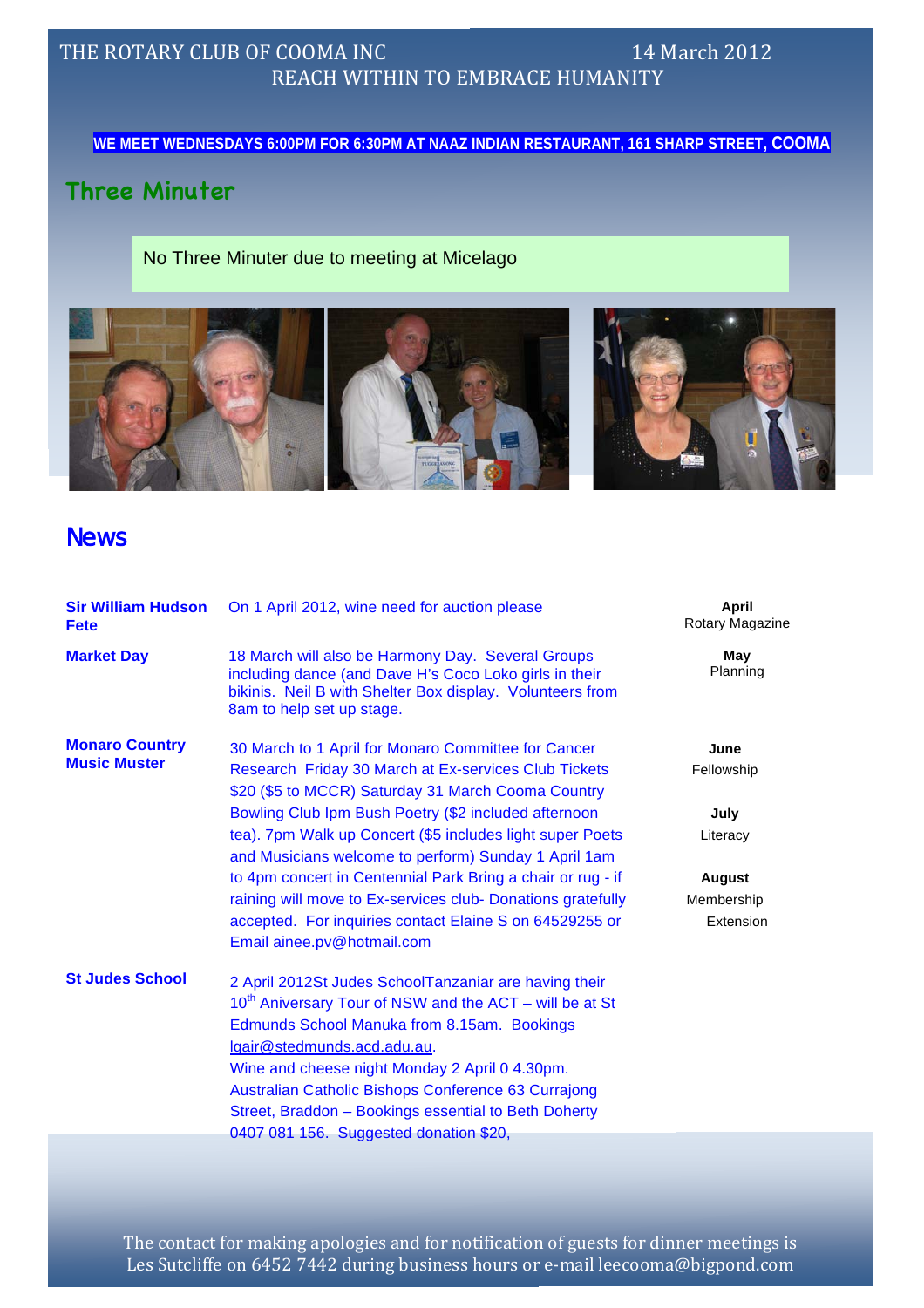## News cont…….

| <b>District Conference</b> | 21 to 22 May 2012<br><b>Canberra College in Phillip ACT</b><br>Commence 9.00am on 21 April<br>Assembly commence 12.40 on 21 <sup>st</sup> – Lunch 12.00 noon<br>Dinner for Saturday night at Southern Cross Club \$42pp<br>Assembly conclusion 1.00pm on 22 - light lunch to follow<br>Richard Lawson to attend President's elect seminar. |
|----------------------------|--------------------------------------------------------------------------------------------------------------------------------------------------------------------------------------------------------------------------------------------------------------------------------------------------------------------------------------------|
| <b>World President of</b>  | At Helenic Club - Canberra - Dinner 6.30 for 7pm on                                                                                                                                                                                                                                                                                        |
| <b>Rotary</b>              | 23May 2012.                                                                                                                                                                                                                                                                                                                                |

#### **Other Bits**

Des T is away for 2 weeks – Margaret H to report – Elaine S to do delivery/post to non e-mail recipients.

Linda L left for Trekaway – hope she has a great time.

#### **THOUGHT OF THE WEEK**

#### **He who laughts last is the dumbest!**

| <b>Next Weeks Program</b>                                                                                                                            | <b>Three Minuter</b> | <b>Though of the Week</b> |
|------------------------------------------------------------------------------------------------------------------------------------------------------|----------------------|---------------------------|
| Neil Brown &<br>IPP Man Bahadur Budha Magar<br>Mahabouddha Rotary Club<br>Kathmandu<br>Into N Brown Thanks Katrin H<br><b>Following Week Program</b> | John Vucic           | John Clarke               |
| <b>ANU Medical Students</b>                                                                                                                          | Patrick Kwan         | Joe V                     |

**This Weeks Attendance:** 21 out of 46 = 45.6% **Visiting Rotarians**: Nil **Guests:** Julia Pedler (Michael P) **Apologies:** Ashley C, Kevin D, Graham F, Jim H, Lou M, Steve S, Cheryl M, Colin M, Les S, Darrel G, Dave L, Dugald M, Ken P, Tony S, Robbyn C **Leave:** John M, Alan D **Makeups:** N/A **We also Missed:**

**WE MEET WEDNESDAYS 6:00PM FOR 6:30PM AT NAAZ INDIAN RESTAURANT, 161 SHARP STREET, COOMA**

The Rotary Club of Cooma Inc The Secretary PO Box 14 COOMA NSW 2630 PHONE: 0402 138 150 **E-Mail: coomarotary@home.netspeed.com.au Web: www.coomarotary.net.au**